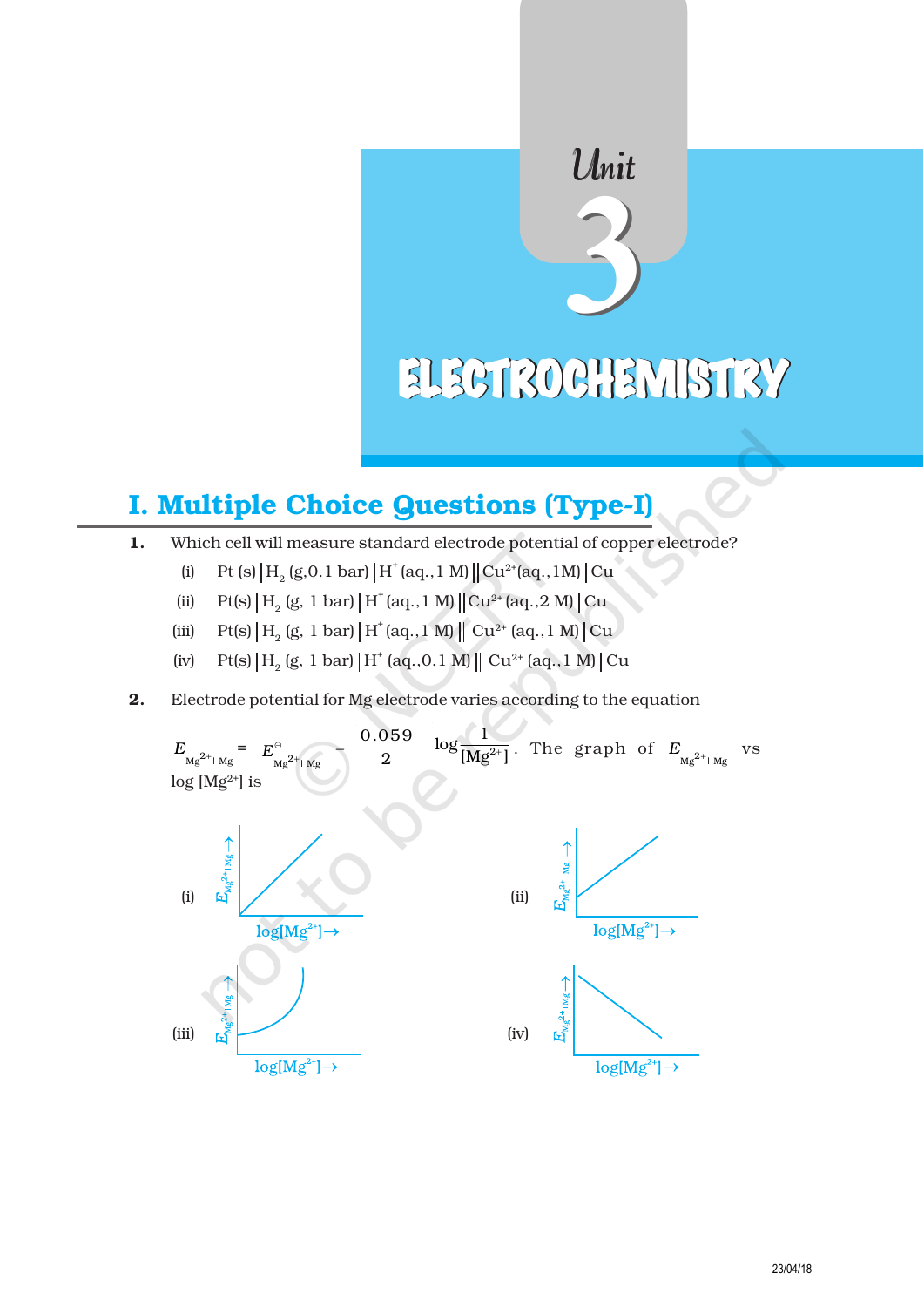- 3. Which of the following statement is correct?
	- (i)  $E_{\text{Cell}}$  and  $\Delta_r G$  of cell reaction both are extensive properties.
	- (ii)  $E_{\text{cell}}$  and  $\Delta_r G$  of cell reaction both are intensive properties.
	- (iii)  $E_{\text{cell}}$  is an intensive property while  $\Delta_r G$  of cell reaction is an extensive property.
	- (iv)  $E_{\text{cell}}$  is an extensive property while  $\Delta_r G$  of cell reaction is an intensive property.
- 4. The difference between the electrode potentials of two electrodes when no current is drawn through the cell is called \_
	- (i) Cell potential
	- (ii) Cell emf
	- (iii) Potential difference
	- (iv) Cell voltage
- 5. Which of the following statement is **not** correct about an inert electrode in a cell?
	- (i) It does not participate in the cell reaction.
	- (ii) It provides surface either for oxidation or for reduction reaction.
	- (iii) It provides surface for conduction of electrons.
	- (iv) It provides surface for redox reaction.
- 6. An electrochemical cell can behave like an electrolytic cell when \_\_\_\_\_\_\_\_\_\_\_.
	- (i)  $E_{\text{cell}} = 0$
	- (ii)  $E_{\text{cell}} > E_{\text{ext}}$
	- (iii)  $E_{\text{ext}} > E_{\text{cell}}$
	- $(iv)$   $E_{\text{cell}} = E_{\text{ext}}$
- 7. Which of the statements about solutions of electrolytes is **not** correct?
	- (i) Conductivity of solution depends upon size of ions.
	- (ii) Conductivity depends upon viscosiy of solution.
	- (iii) Conductivity does not depend upon solvation of ions present in solution.
	- (iv) Conductivity of solution increases with temperature.
- 8. Using the data given below find out the strongest reducing agent.

$$
E_{\text{Cr}_2\text{O}_7^2/\text{Cr}^{3+}}^{\circ} = 1.33V
$$
  $E_{\text{Cl}_2/\text{Cl}^-}^{\circ} = 1.36V$   
\n $E_{\text{MnO}_4^{\circ}/\text{Mn}^{2+}}^{\circ} = 1.51V$   $E_{\text{Cr}^{3+}/\text{Cr}}^{\circ} = -0.74V$   
\n(i) Cl  
\n(ii) Cl  
\n(iii) Cr  
\n(iiii) Cr<sup>3+</sup>  
\n(iv) Mn<sup>2+</sup>  
\nExemplar Problems. Chemistry **34**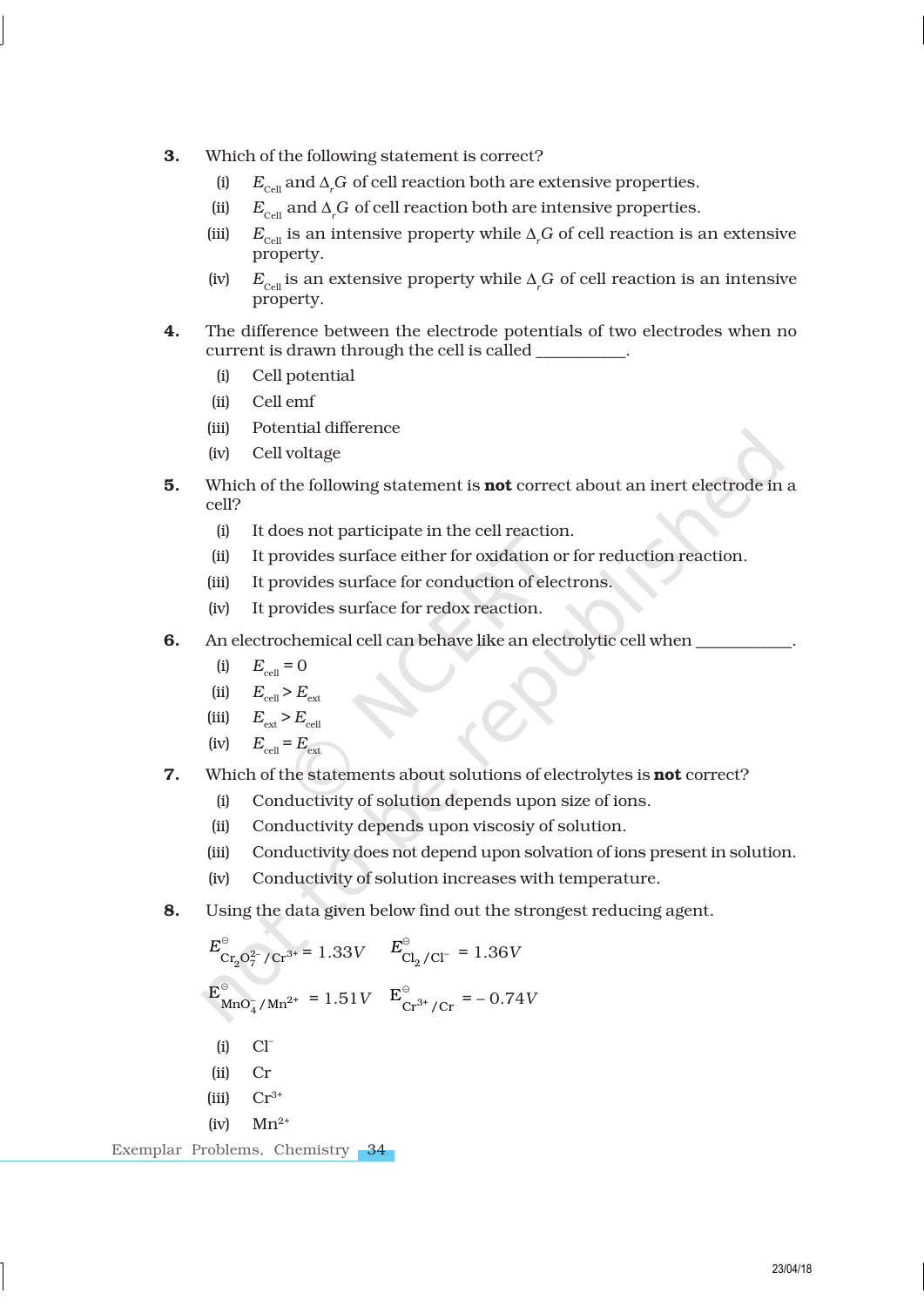- 9. Use the data given in Q.8 and find out which of the following is the strongest oxidising agent.
	- $(i)$   $Cl<sup>-</sup>$
	- $(iii)$   $Mn^{2+}$
	- (iii)  $MnO<sub>4</sub>$
	- $(iv)$   $Cr^{3+}$
- 10. Using the data given in Q.8 find out in which option the order of reducing power is correct.
	- (i)  $Cr^{3+} < CI^{-} < Mn^{2+} < Cr$
	- (ii)  $\text{Mn}^{2+} < \text{CI}^- < \text{Cr}^{3+} < \text{Cr}$
	- (iii)  $Cr^{3+} < Cl^- < Cr_2O_7^{2-} < MnO_4^-$
	- (iv)  $\text{Mn}^{2+} < \text{Cr}^{3+} < \text{Cl}^{-} < \text{Cr}$
- 11. Use the data given in Q.8 and find out the most stable ion in its reduced form.
	- $(i)$   $Cl<sup>-</sup>$
	- $(ii)$   $Cr^{3+}$
	- (iii) Cr
	- $(iv)$   $Mn^{2+}$
- 12. Use the data of Q.8 and find out the most stable oxidised species.
	- (i)  $Cr^{3+}$
	- $(iii)$  MnC –
	- $(iii)$ 2–
	- (iv)  $Mn^2$

**13.** The quantity of charge required to obtain one mole of aluminium from  $\text{Al}_2\text{O}_3$  is

- \_\_\_\_\_\_\_\_\_\_\_. (i) 1F
- (ii) 6F
- $(iii)$  3F
- (iv) 2F

14. The cell constant of a conductivity cell \_\_\_\_\_\_\_\_\_\_\_\_\_.

- (i) changes with change of electrolyte.
- (ii) changes with change of concentration of electrolyte.
- (iii) changes with temperature of electrolyte.
- (iv) remains constant for a cell.
- 15. While charging the lead storage battery \_
	- (i)  $PbSO_4$  anode is reduced to Pb.
	- (ii)  $PbSO_4$  cathode is reduced to Pb.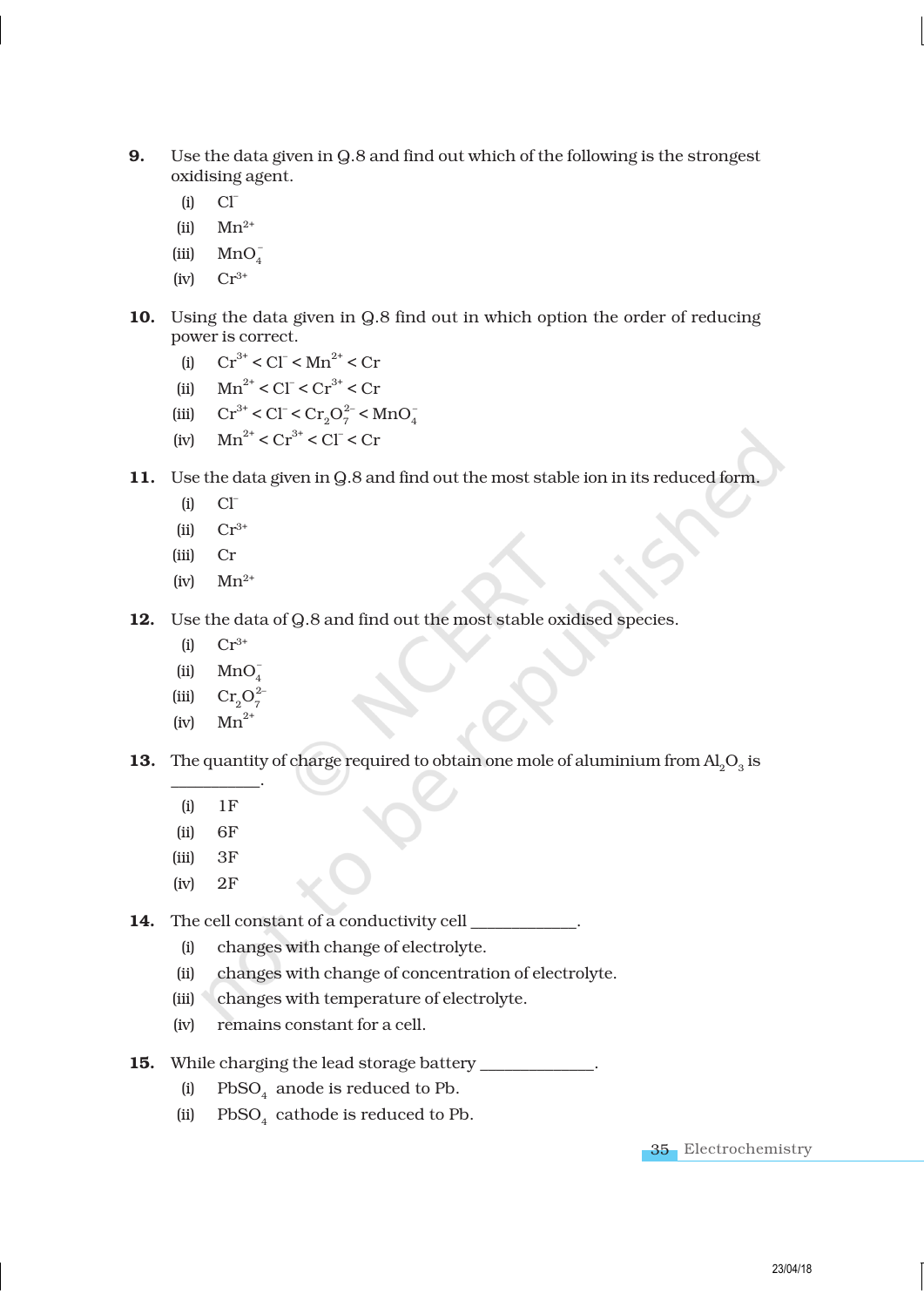(iii)  $PbSO_4$  cathode is oxidised to Pb.

(iv) PbSO<sub>4</sub> anode is oxidised to  $PbO_2$ .

- **16.**  $\Lambda_{m \text{ (NH}_4)}$  $\Lambda_{m\text{ (NH}_4\text{OH})}^0$  is equal to \_\_\_\_\_\_\_\_\_\_\_\_\_.
	- (i)  $\Lambda_{m \text{ (NH}_4\text{OH})} + \Lambda_{m \text{ (NH}_4)}$  $\Lambda_{m\text{ (NH}_4\text{OH)}}^0$  +  $\Lambda_{m\text{ (NH}_4\text{Cl)}}^0$  –  $\Lambda_{\text{ (HCl)}}^0$
	- (ii)  $\Lambda_{m}$  (NH<sub>4</sub>  $\Lambda_{m\text{ (NH}_4\text{Cl)}}^0 + \Lambda_{m\text{(NaOH)}}^0 - \Lambda_{\text{(NaCl)}}^0$
	- (iii)  $\Lambda_{m}$  (NH<sub>4</sub>  $\Lambda_{m\text{ (NH}_4\text{Cl)}}^0 + \Lambda_{m\text{(NaCl)}}^0 - \Lambda_{\text{(NaOH)}}^0$
	- (iv)  $\Lambda_{m \text{ (NaOH)}} + \Lambda_{m \text{ (NaCl)}} \Lambda_{\text{(NH}_4)}$  $\Lambda_{m\text{ (NaOH)}}^0$  +  $\Lambda_{m\text{(NaCl)}}^0$  –  $\Lambda_{\text{(NH}_4\text{Cl)}}^0$
- 17. In the electrolysis of aqueous sodium chloride solution which of the half cell reaction will occur at anode?
	- (i) Na<sup>+</sup> (aq) + e<sup>-</sup>  $\longrightarrow$  Na (s);  $E_{\text{cell}}^{\circ} = -2.71$ V
	- (ii)  $2H_2O(l) \longrightarrow O_2(g) + 4H^+(aq) + 4e^-$ ;  $E_{cell}^{\circ} = 1.23V$

(iii) 
$$
H^+(aq) + e^- \longrightarrow \frac{1}{2} H_2(g); E_{cell}^{\circ} = 0.00 \text{ V}
$$

(iv) Cl (aq) 
$$
\longrightarrow \frac{1}{2}
$$
 Cl<sub>2</sub> (g) + e<sup>-</sup>;  $E_{\text{cell}}^{\circ} = 1.36$  V

# II. Multiple Choice Questions (Type-II)

### Note : In the following questions two or more than two options may be correct.

- **18.** The positive value of the standard electrode potential of  $Cu<sup>2+</sup>/Cu$  indicates that \_\_\_\_\_\_\_\_\_\_\_\_.
	- (i) this redox couple is a stronger reducing agent than the  $H^*/H_{2}$  couple.
	- (ii) this redox couple is a stronger oxidising agent than  $H^{\dagger}/H_2$ .
	- (iii) Cu can displace  $H_2$  from acid.
	- (iv) Cu cannot displace  $H_2$  from acid.
- 19.  $E_{\text{cell}}^{\odot}$  for some half cell reactions are given below. On the basis of these mark the correct answer.

(a) 
$$
H^+(aq) + e^- \longrightarrow \frac{1}{2} H_2(g)
$$
;  $E_{cell}^{\circ} = 0.00V$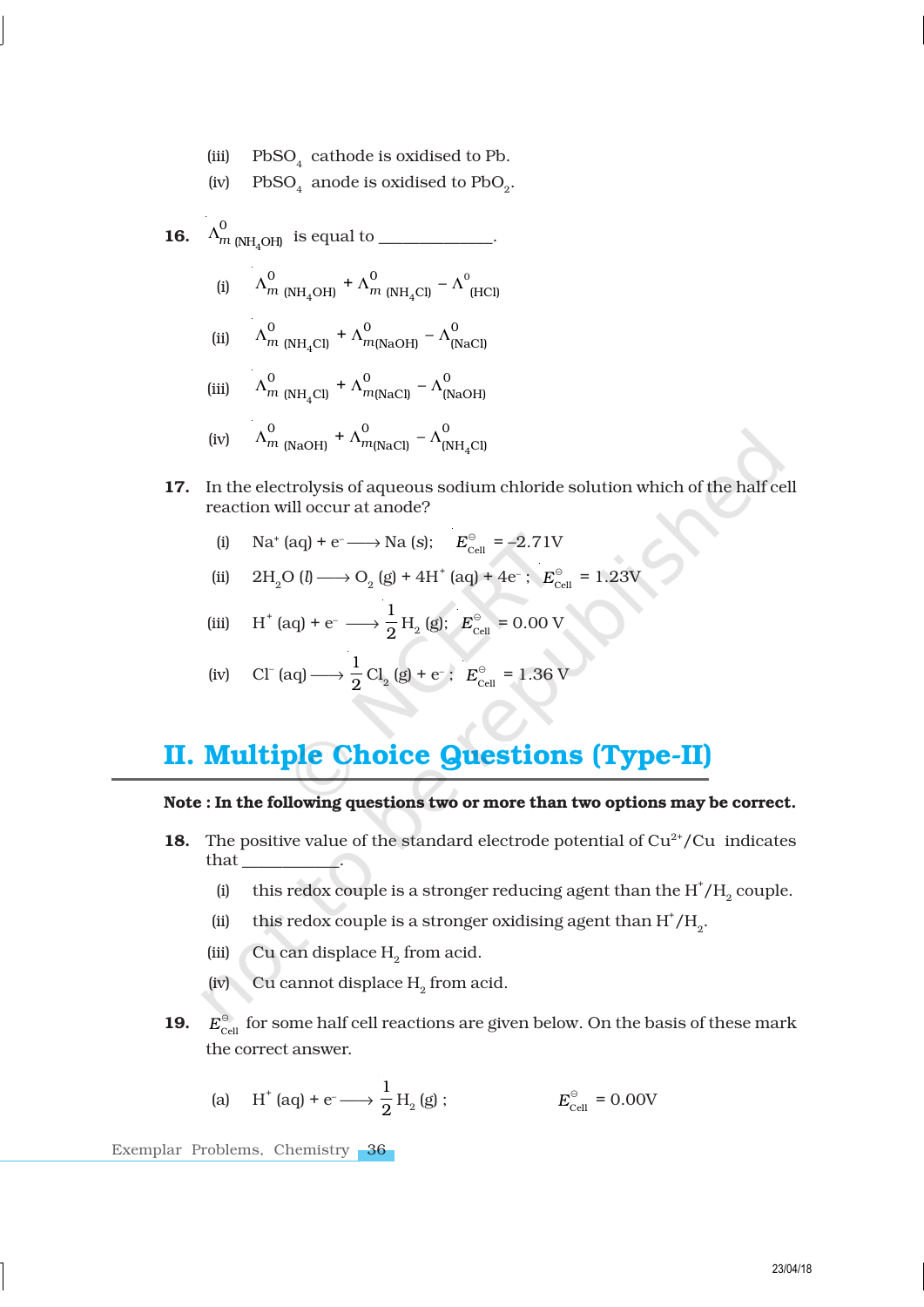(b)  $2H_2O(l) \longrightarrow O_2(g) + 4H^+(aq) + 4e^-;$   $E_{cell}^{\circ} = 1.23V$ 

(c) 
$$
2SO_4^{2-}
$$
 (aq)  $\longrightarrow$   $S_2O_8^{2-}$  (aq) + 2e<sup>-</sup>;  $E_{cell}^{\circ} = 1.96$  V

- (i) In dilute sulphuric acid solution, hydrogen will be reduced at cathode.
- (ii) In concentrated sulphuric acid solution, water will be oxidised at anode.
- (iii) In dilute sulphuric acid solution, water will be oxidised at anode.
- (iv) In dilute sulphuric acid solution,  $SO_4^{2-}$  ion will be oxidised to tetrathionate ion at anode.
- 20.  $E_{\text{cell}}^{\ominus} = 1.1V$  for Daniel cell. Which of the following expressions are correct description of state of equilibrium in this cell?

$$
(i) \qquad 1.1 = K_c
$$

(ii) 
$$
\frac{2.303RT}{2F} \log K_c = 1.1
$$

(iii) 
$$
\log K_c = \frac{2.2}{0.059}
$$

- (iv)  $\log K_c = 1.1$
- 21. Conductivity of an electrolytic solution depends on
	- (i) nature of electrolyte.
	- (ii) concentration of electrolyte.
	- (iii) power of AC source.
	- (iv) distance between the electrodes.

**22.** 
$$
\Lambda_m^0 H_2 O
$$
 is equal to

(i)  $\Lambda_m^0$  (HCl)  $+\Lambda_m^0$  (NaOH)  $-\Lambda_m^0$  (NaCl)

(ii) 
$$
\Lambda_{m\text{ (HNO}_3)}^0 + \Lambda_{m\text{ (NaNO}_3)}^0 - \Lambda_{m\text{ (NaOH)}}
$$

(iii) 
$$
\Lambda_{\textrm{(HNO3)}}^{0} + \Lambda_{m(\textrm{NaOH})}^{0} - \Lambda_{m(\textrm{NaNO3)}}^{0}
$$

- (iv)  $4^{011}$   $1^{1101}$   $1^{111}$  $\Lambda_{m\text{ (NH}_4\text{OH)}}^0$  +  $\Lambda_{m(\text{HCl})}^0$  –  $\Lambda_{m\text{ (NH}_4\text{Cl)}}^0$
- **23.** What will happen during the electrolysis of aqueous solution of  $CuSO<sub>4</sub>$  by using platinum electrodes?
	- (i) Copper will deposit at cathode.
	- (ii) Copper will deposit at anode.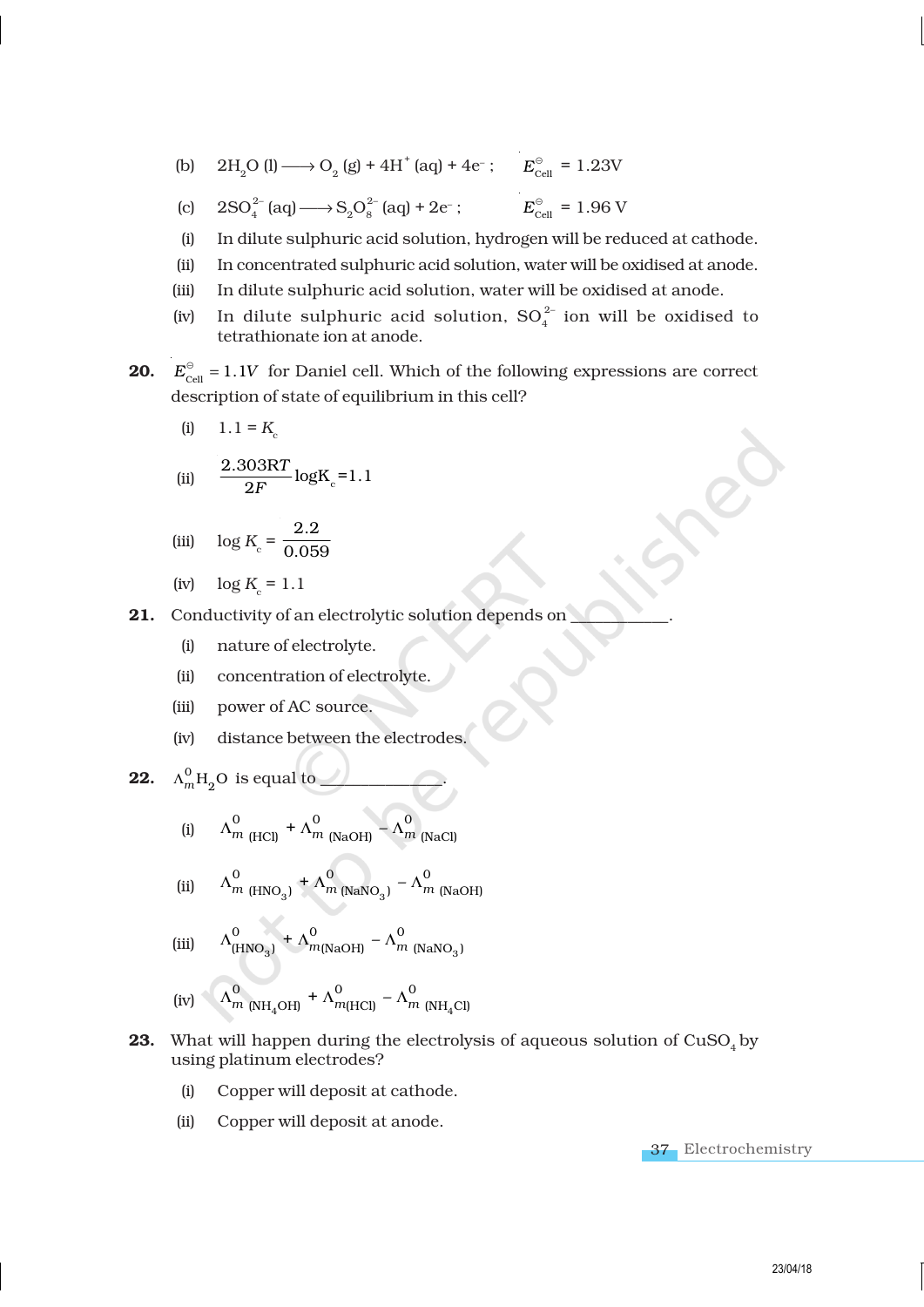- (iii) Oxygen will be released at anode.
- (iv) Copper will dissolve at anode.
- **24.** What will happen during the electrolysis of aqueous solution of  $\,{\rm CuSO}_{_4}\,{\rm in}\,$  the presence of Cu electrodes?
	- (i) Copper will deposit at cathode.
	- (ii) Copper will dissolve at anode.
	- (iii) Oxygen will be released at anode.
	- (iv) Copper will deposit at anode.
- **25.** Conductivity  $\kappa$ , is equal to \_\_\_\_\_\_\_\_\_.

$$
(i) \quad \frac{1}{R} \frac{l}{A}
$$

(ii) 
$$
\frac{G^*}{R}
$$

$$
(iii) \qquad \Lambda_m
$$

$$
(iv) \quad \frac{l}{A}
$$

26. Molar conductivity of ionic solution depends on

- (i) temperature.
- (ii) distance between electrodes.
- (iii) concentration of electrolytes in solution.
- (iv) surface area of electrodes.
- **27.** For the given cell,  $Mg/Mg^{2+}$ || Cu<sup>2+</sup>|Cu
	- (i) Mg is cathode
	- (ii) Cu is cathode
	- (iii) The cell reaction is  $Mg + Cu^{2+} \longrightarrow Mg^{2+} + Cu$
	- (iv) Cu is the oxidising agent

# III. Short Answer Type

- 28. Can absolute electrode potential of an electrode be measured?
- **29.** Can  $E_{\text{cell}}^{\ominus}$  or  $\Delta_r G^{\ominus}$  for cell reaction ever be equal to zero?
- **30.** Under what condition is  $E_{\text{cell}} = 0$  or  $\Delta_r G = 0$ ?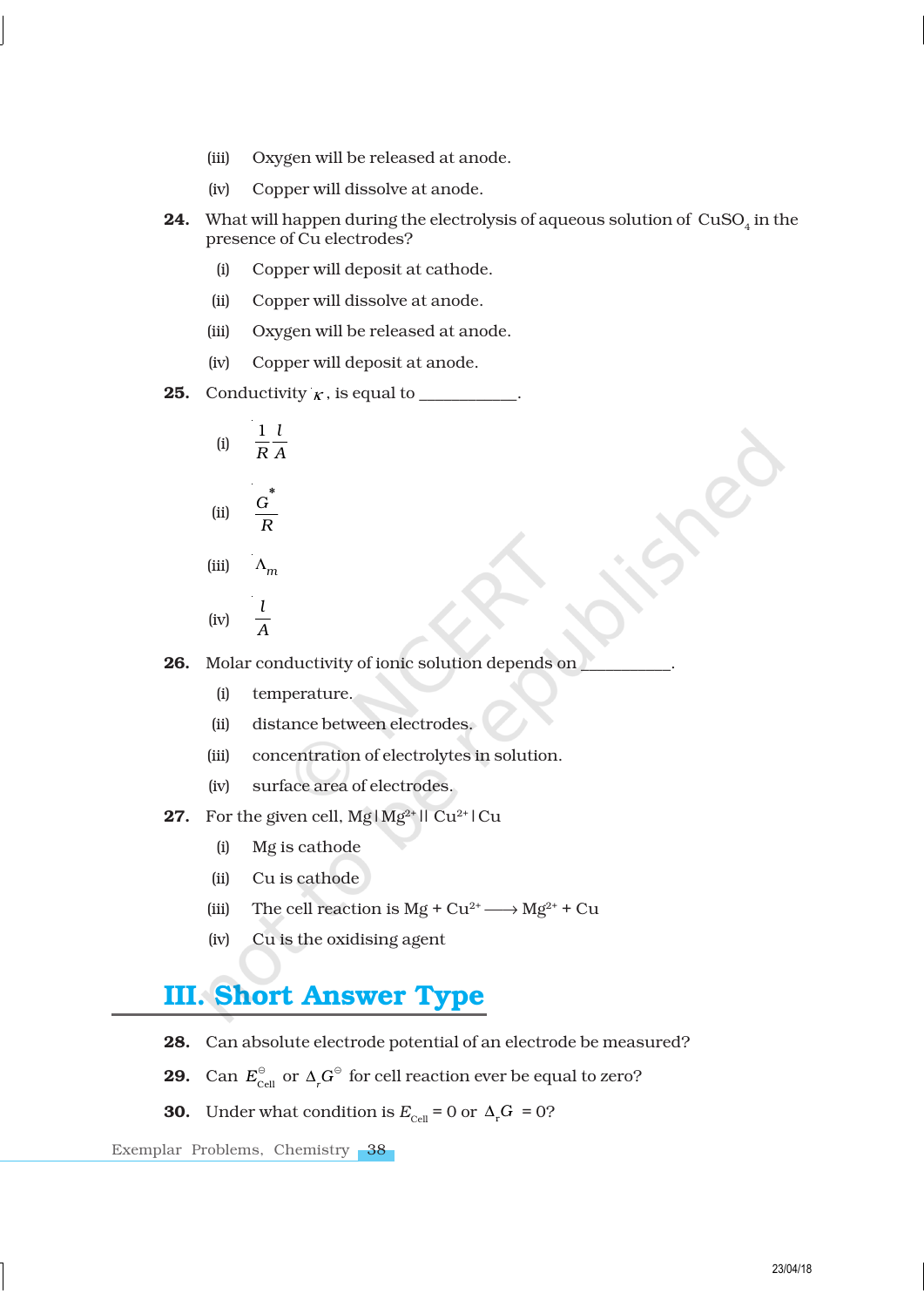- **31.** What does the negative sign in the expression  $E_{\text{Zn}^{2+}/\text{Zn}}^{\circ}$  = 0.76 *V* mean?
- 32. Aqueous copper sulphate solution and aqueous silver nitrate solution are electrolysed by 1 ampere current for 10 minutes in separate electrolytic cells. Will the mass of copper and silver deposited on the cathode be same or different? Explain your answer.
- **33.** Depict the galvanic cell in which the cell reaction is  $Cu + 2Ag + \frac{2Ag}{2} + Cu^{2+}$
- 34. Value of standard electrode potential for the oxidation of Cl<sup>-</sup> ions is more positive than that of water, even then in the electrolysis of aqueous sodium chloride, why is Cl<sup>-</sup>oxidised at anode instead of water?
- 35. What is electrode potential?
- 36. Consider the following diagram in which an electrochemical cell is coupled to an electrolytic cell. What will be the polarity of electrodes 'A' and 'B' in the electrolytic cell?



- 37. Why is alternating current used for measuring resistance of an electrolytic solution?
- 38. A galvanic cell has electrical potential of 1.1V. If an opposing potential of 1.1V is applied to this cell, what will happen to the cell reaction and current flowing through the cell?
- 39. How will the pH of brine (aq. NaCl solution) be affected when it is electrolysed?
- 40. Unlike dry cell, the mercury cell has a constant cell potential throughout its useful life. Why?
- **41.** Solutions of two electrolytes 'A' and 'B' are diluted. The  $\Lambda_m$  of 'B' increases 1.5 times while that of A increases 25 times. Which of the two is a strong electrolyte? Justify your answer.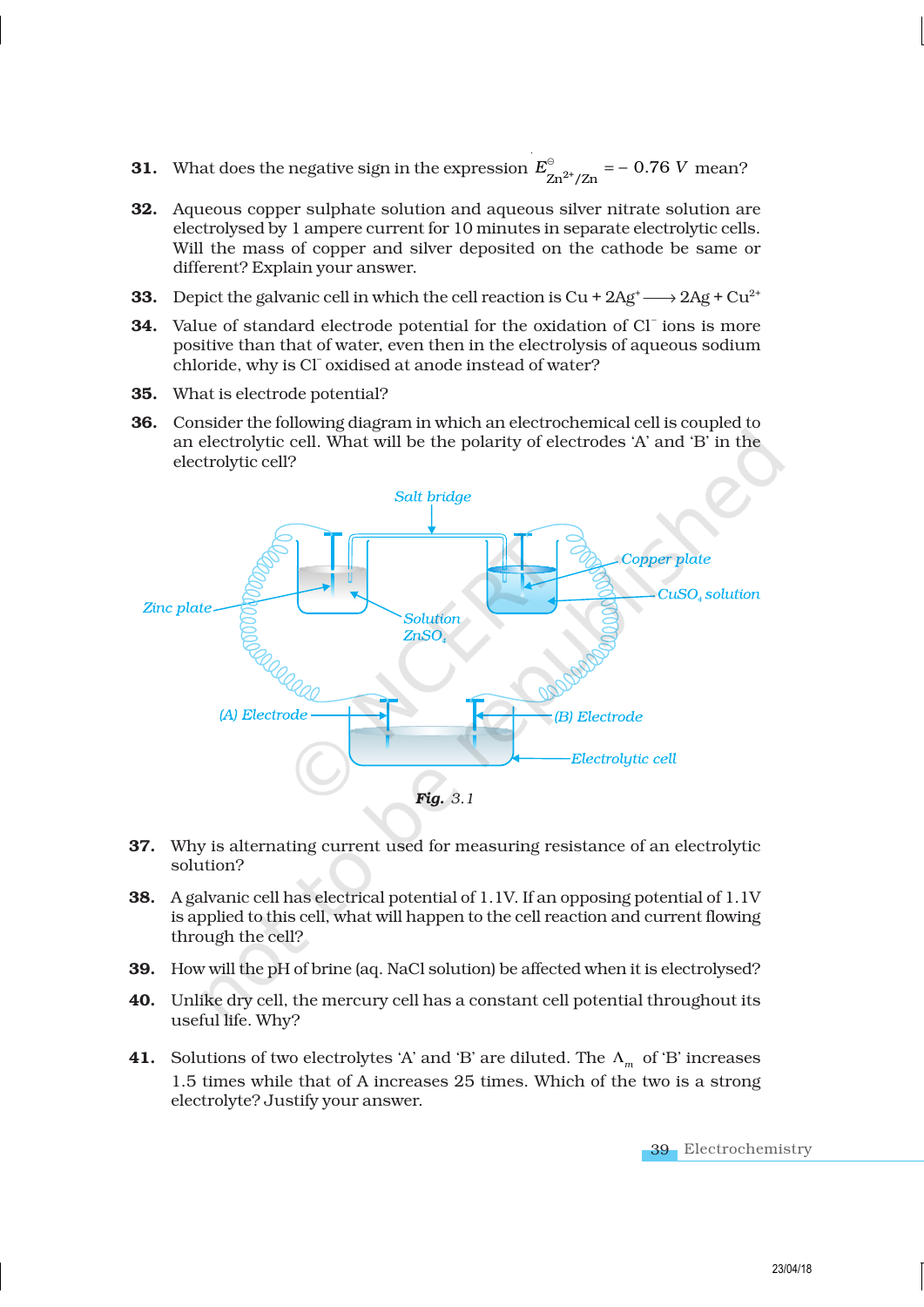- **42.** When acidulated water (dil. $H_2SO_4$  solution) is electrolysed, will the pH of the solution be affected? Justify your answer.
- 43. In an aqueous solution how does specific conductivity of electrolytes change with addition of water?
- 44. Which reference electrode is used to measure the electrode potential of other electrodes?
- 45. Consider a cell given below  $Cu$  |  $Cu^{2+}$  | |  $Cl^{-}$  |  $Cl_2$ , Pt Write the reactions that occur at anode and cathode
- 46. Write the Nernst equation for the cell reaction in the Daniel cell. How will the  $E_{\text{cell}}$  be affected when concentration of  $\text{Zn}^{2+}$  ions is increased?
- 47. What advantage do the fuel cells have over primary and secondary batteries?
- 48. Write the cell reaction of a lead storage battery when it is discharged. How does the density of the electrolyte change when the battery is discharged?
- **49.** Why on dilution the  $\Lambda_m$  of CH<sub>3</sub>COOH increases drastically, while that of CH<sub>2</sub>COONa increases gradually?

# IV. Matching Type

### Note : Match the items of Column I and Column II in the following questions.

50. Match the terms given in Column I with the units given in Column II.

| Column I |  | Column II               |
|----------|--|-------------------------|
|          |  | (a) $S \text{ cm}^{-1}$ |

| (i)   | `m                     |  |     | (a) $S \text{ cm}^{-1}$         |
|-------|------------------------|--|-----|---------------------------------|
|       | (ii) $E_{\text{cell}}$ |  | (b) | $m^{-1}$                        |
| (iii) | $\kappa$               |  |     | (c) $\rm S \, cm^2 \, mol^{-1}$ |
|       | $(iv)$ $G^*$           |  | (d) |                                 |

51. Match the terms given in Column I with the items given in Column II.

| (i)   | m                                             |
|-------|-----------------------------------------------|
| (ii)  | $\textbf{\textit{E}}_{\text{cell}}^{\ominus}$ |
| (iii) | ĸ                                             |
| (iv)  | $\Delta_{\rm r} G_{\rm cell}$                 |

Column I Column II

- (a) intensive property (b) depends on number of ions/volume
- (c) extensive property
- (d) increases with dilution
- 52. Match the items of Column I and Column II.

### Column I Column II

- 
- (i) Lead storage battery (a) maximum efficiency
- Exemplar Problems, Chemistry 40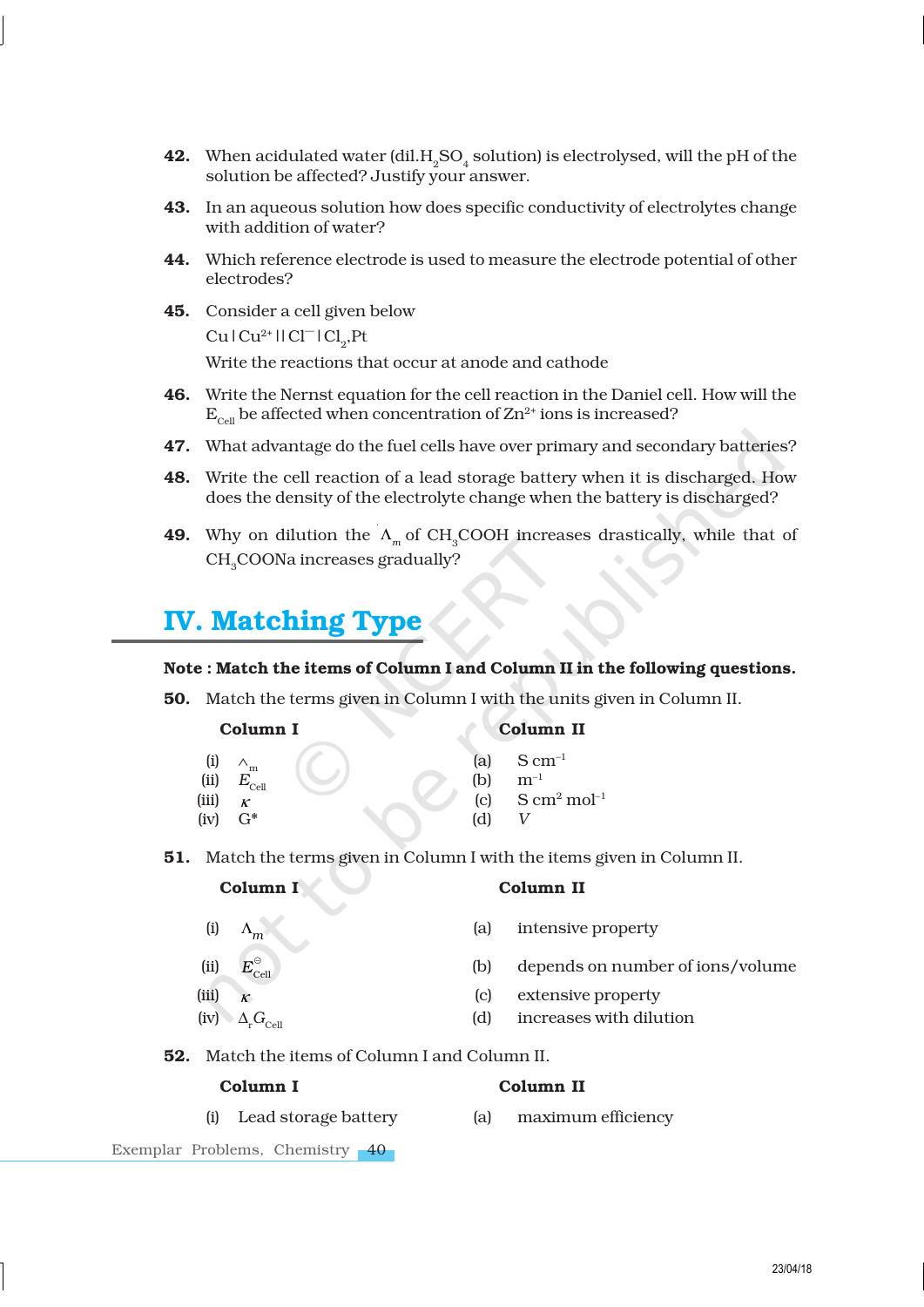| (ii) Mercury cell | (b) | prevented by galvanisation               |
|-------------------|-----|------------------------------------------|
| (iii) Fuel cell   |     | (c) gives steady potential               |
| (iv) Rusting      | (d) | Pb is anode, PbO <sub>2</sub> is cathode |

### 53. Match the items of Column I and Column II.

| Column I |                  | Column II         |                               |  |
|----------|------------------|-------------------|-------------------------------|--|
| (i)      | $\kappa$         |                   | (a) $I \times t$              |  |
|          | (ii) $\Lambda_m$ |                   | (b) $\Lambda_m / \Lambda_m^0$ |  |
| (iii)    | $\alpha$         | (c) $\frac{K}{c}$ |                               |  |
| (iv)     | Q                | (d)               | ∗<br>$\frac{G}{R}$            |  |

54. Match the items of Column I and Column II.

# Column I Column II (i) Lechlanche cell (a) cell reaction  $2H_2 + O_2$  $\rightarrow$  2H<sub>2</sub>O (ii) Ni–Cd cell (b) does not involve any ion in solution and is used in hearing aids. (iii) Fuel cell (c) rechargeable (iv) Mercury cell (d) reaction at anode,  $Zn \longrightarrow Zn^{2+} + 2e^-$ (e) converts energy of combustion into electrical energy

55. Match the items of Column I and Column II on the basis of data given below:

$$
E_{F_2/F^-}^{\circ} = 2.87V
$$
,  $E_{Li^+/Li}^{\circ} = -3.5V$ ,  $E_{Au^{3+}/Au}^{\circ} = 1.4V$ ,  $E_{Br_2/Br^-}^{\circ} = 1.09V$ 

# Column I Column II

 $(iv)$ 

 $(vi)$ 

(vii) F –

Br<sup>1</sup>

 $Li<sup>+</sup>$ 

- (i)  $F<sub>2</sub>$ (a) metal is the strongest reducing agent (ii) Li (b) metal ion which is the weakest oxidising agent
- (iii)  $Au^{3+}$  (c) non metal which is the best oxidising agent
	- (d) unreactive metal
- (v) Au (e) anion that can be oxidised by Au3+
	- (f) anion which is the weakest reducing agent
		- (g) metal ion which is an oxidising agent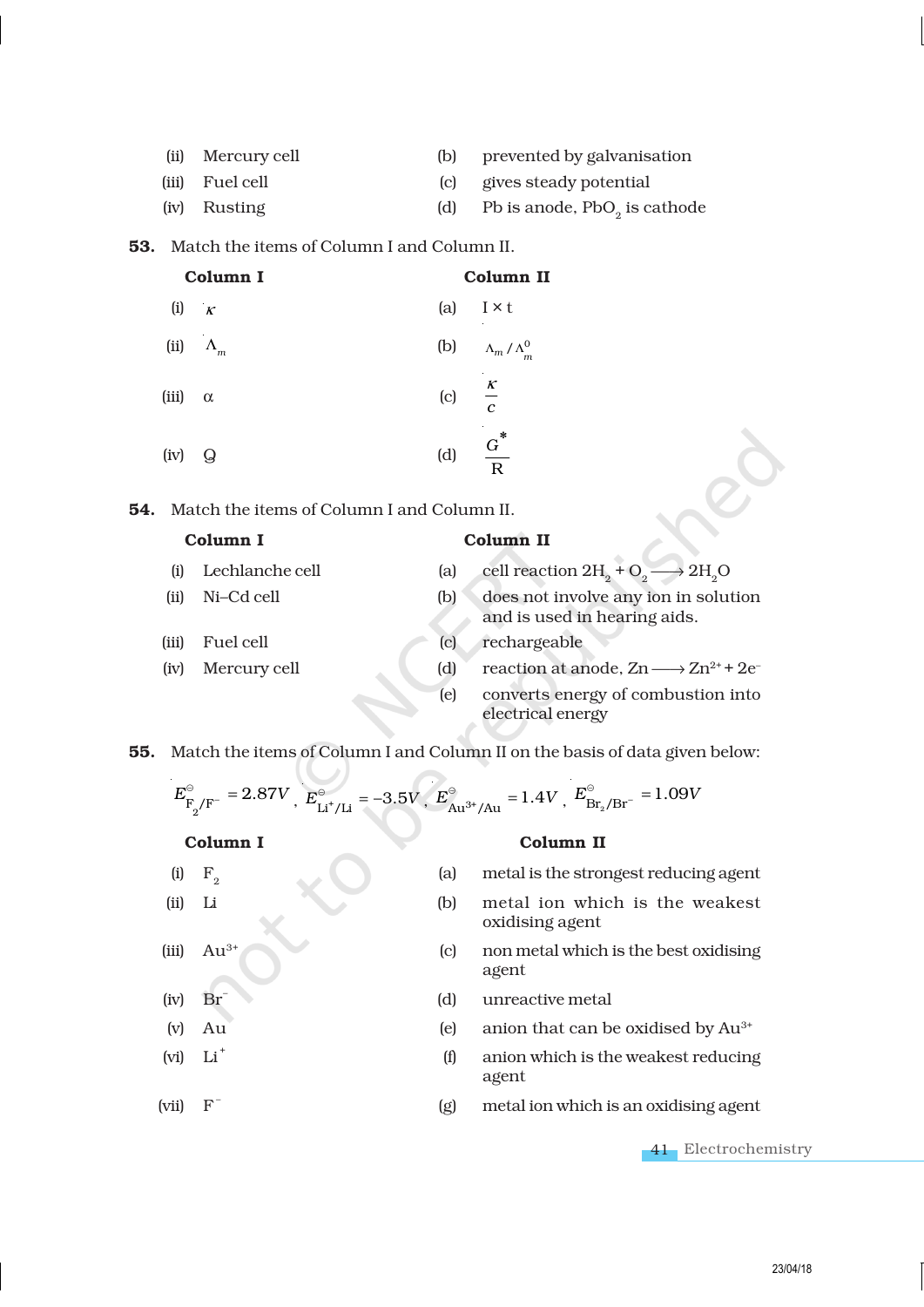# V. Assertion and Reason Type

# Note : In the following questions a statement of assertion followed by a statement of reason is given. Choose the correct answer out of the following choices.

- (i) Both assertion and reason are true and the reason is the correct explanation of assertion.
- (ii) Both assertion and reason are true and the reason is not the correct explanation of assertion.
- (iii) Assertion is true but the reason is false.
- (iv) Both assertion and reason are false.
- (v) Assertion is false but reason is true.

|     | 56. Assertion    | :                    | Cu is less reactive than hydrogen.                                                                     |
|-----|------------------|----------------------|--------------------------------------------------------------------------------------------------------|
|     | <b>Reason</b>    |                      | $E_{\text{Cu}^{2+}/\text{Cu}}^{\oplus}$ is negative.                                                   |
| 57. | <b>Assertion</b> | $\ddot{\cdot}$       | $E_{\text{cell}}$ should have a positive value for the cell to function.                               |
|     | <b>Reason</b>    | $\ddot{\cdot}$       | $E_{\text{cathode}} < E_{\text{anode}}$                                                                |
|     | 58. Assertion    | $\ddot{\cdot}$       | Conductivity of all electrolytes decreases on dilution.                                                |
|     | <b>Reason</b>    | $\ddot{\cdot}$       | On dilution number of ions per unit volume decreases.                                                  |
|     | 59. Assertion    | $\ddot{\cdot}$       | $\Lambda_m$ for weak electrolytes shows a sharp increase when the<br>electrolytic solution is diluted. |
|     | <b>Reason</b>    | $\ddot{\cdot}$       | For weak electrolytes degree of dissociation increases with<br>dilution of solution.                   |
|     | 60. Assertion    | $\ddot{\cdot}$       | Mercury cell does not give steady potential.                                                           |
|     | <b>Reason</b>    |                      | In the cell reaction, ions are not involved in solution.                                               |
|     | 61. Assertion    | $\ddot{\cdot}$       | Electrolysis of NaCl solution gives chlorine at anode instead<br>of $O_2$ .                            |
|     | <b>Reason</b>    | $\ddot{\cdot}$       | Formation of oxygen at anode requires overvoltage.                                                     |
|     | 62. Assertion    | $\ddot{\cdot}$       | For measuring resistance of an ionic solution an AC source<br>is used.                                 |
|     | <b>Reason</b>    |                      | Concentration of ionic solution will change if DC source is<br>used.                                   |
| 63. | <b>Assertion</b> | $\ddot{\cdot}$       | Current stops flowing when $E_{\text{cell}} = 0$ .                                                     |
|     | <b>Reason</b>    | $\ddot{\cdot}$       | Equilibrium of the cell reaction is attained.                                                          |
|     | 64. Assertion    | $\ddot{\cdot}$       | $E_{\text{Ag}^+/\text{Ag}}$ increases with increase in concentration of Ag <sup>+</sup> ions.          |
|     | <b>Reason</b>    |                      | : $E_{Ag^+/Ag}$ has a positive value.                                                                  |
| 65. | <b>Assertion</b> | $\ddot{\cdot}$       | Copper sulphate can be stored in zinc vessel.                                                          |
|     | <b>Reason</b>    | $\ddot{\phantom{0}}$ | Zinc is less reactive than copper.                                                                     |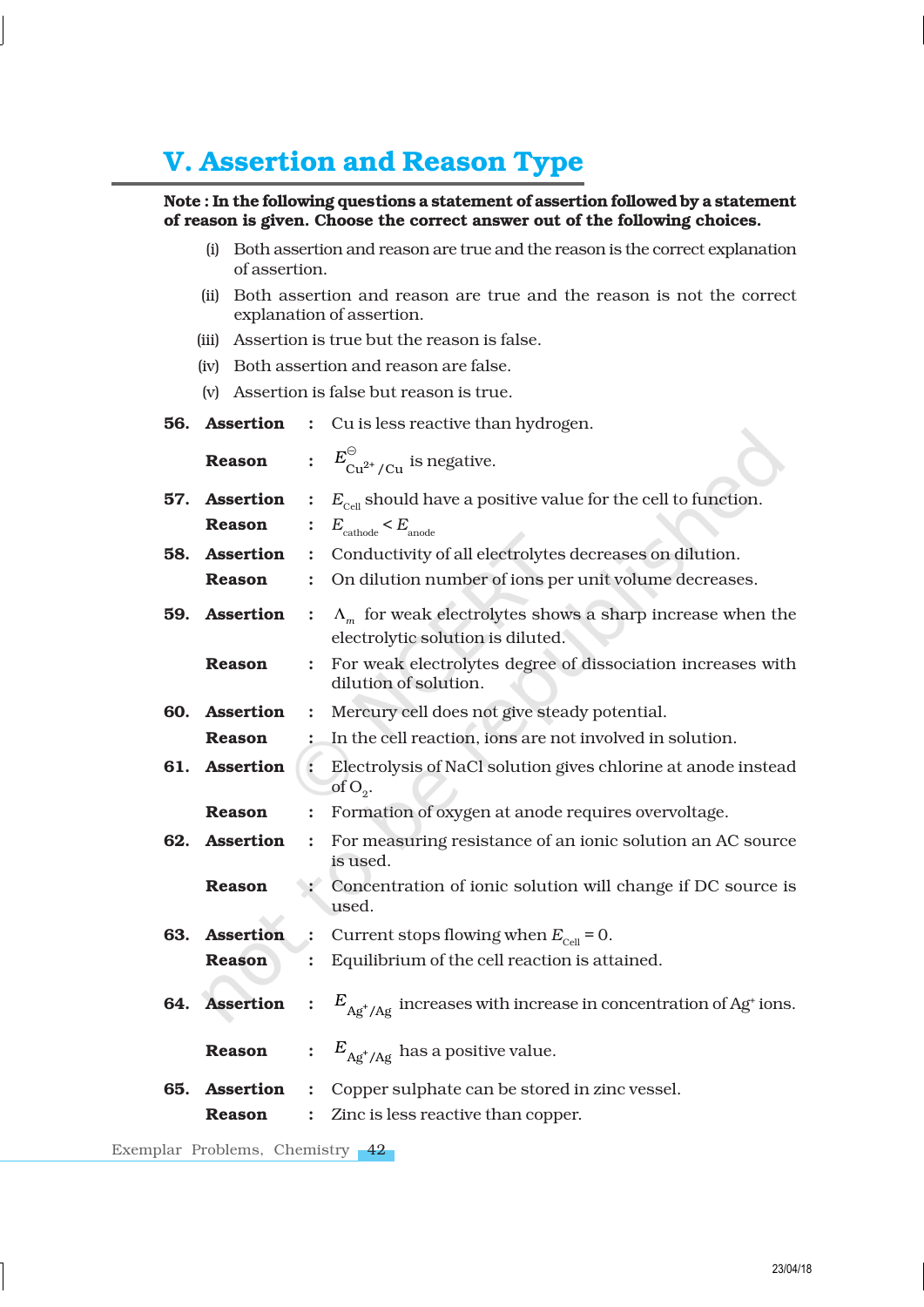# VI. Long Answer Type

66. Consider the Fig. 3.2 and answer the following questions.



- (i) Cell 'A' has  $E_{\text{Cell}} = 2V$  and Cell 'B' has  $E_{\text{Cell}} = 1.1V$  which of the two cells 'A' or 'B' will act as an electrolytic cell. Which electrode reactions will occur in this cell?
- (ii) If cell 'A' has  $E_{\text{cell}} = 0.5V$  and cell 'B' has  $E_{\text{cell}} = 1.1V$  then what will be the reactions at anode and cathode?
- 67. Consider Fig. 3.2 and answer the questions (i) to (vi) given below.
	- (i) Redraw the diagram to show the direction of electron flow.
	- (ii) Is silver plate the anode or cathode?
	- (iii) What will happen if salt bridge is removed?
	- (iv) When will the cell stop functioning?



- (v) How will concentration of  $\rm Zn^{2+}$  ions and Ag $^*$  ions be affected when the cell functions?
- (vi) How will the concentration of  $Zn^{2+}$  ions and Ag<sup>+</sup> ions be affected after the cell becomes 'dead'?
- 68. What is the relationship between Gibbs free energy of the cell reaction in a galvanic cell and the emf of the cell? When will the maximum work be obtained from a galvanic cell?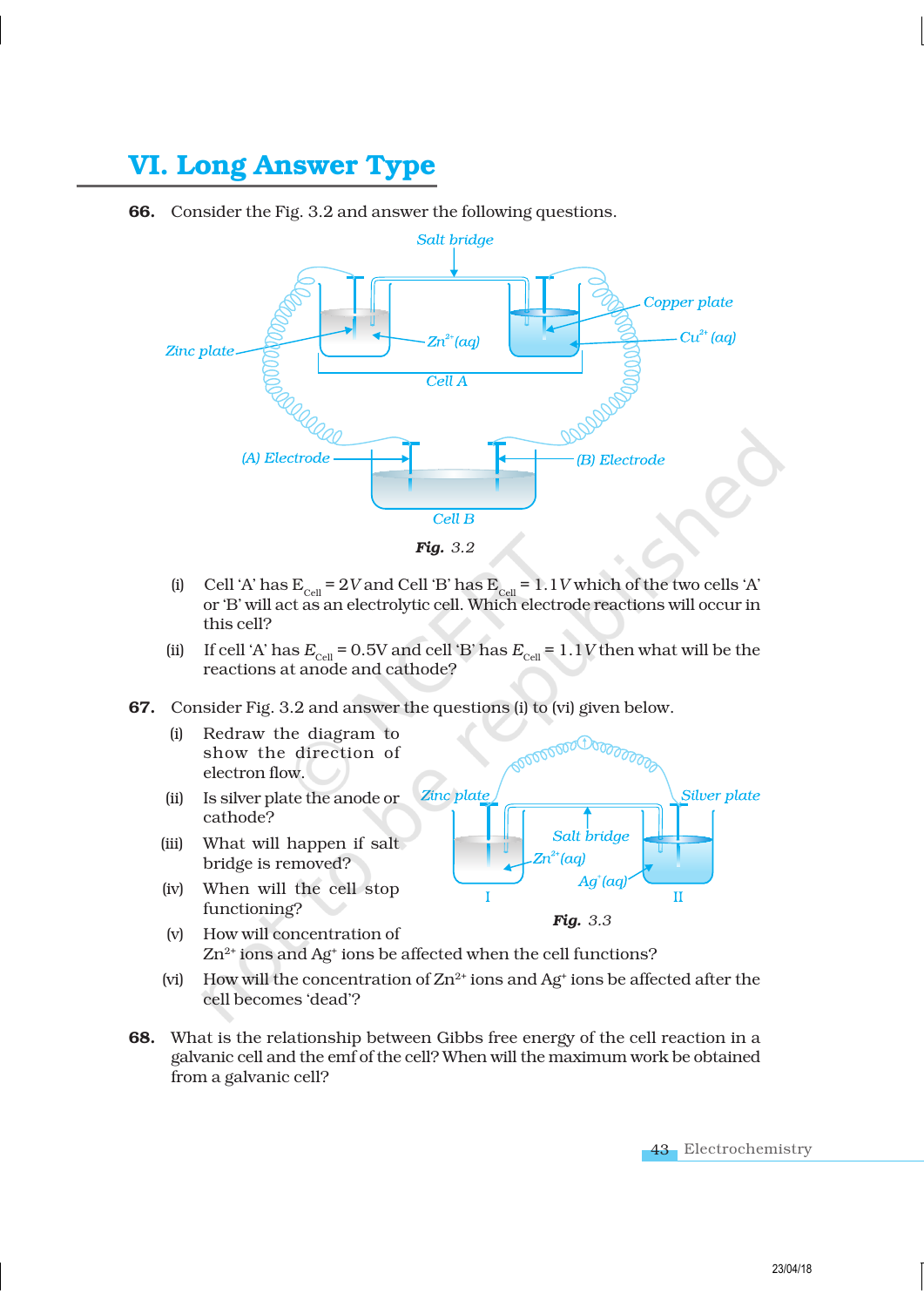# ANSWERS

# *I. Multiple Choice Questions (Type-I)*

| 1. (iii)    | 2. (ii)  | $3.$ (iii) | 4. (ii)  | 5. (iv)    | 6. (iii) |
|-------------|----------|------------|----------|------------|----------|
| 7. (iii)    | 8. (ii)  | 9. (iii)   | 10. (ii) | 11. (iv)   | 12. (i)  |
| $13.$ (iii) | 14. (iv) | 15. (i)    | 16. (ii) | $17.$ (ii) |          |

# *II. Multiple Choice Questions (Type-II)*

| 18. (ii), (iv) | $19. (i)$ , $(iii)$ | 20. (ii), (iii) | 21. (i), (ii) |  |
|----------------|---------------------|-----------------|---------------|--|
| 22. (i), (iv)  | 23. (i), (iii)      | 24. (i), (ii)   | 25. (i), (ii) |  |
| 26. (i), (iii) | 27. (ii), (iii)     |                 |               |  |

### *III. Short Answer Type*

- 28. No
- 29. No
- 30. When the cell reaction reaches equilibrium.
- 31. It means that Zn is more reactive than hydrogen. When zinc electrode will be connected to SHE, Zn will get oxidised and H<sup>+</sup> will get reduced.
- 32. Different, see the NCERT textbook, page no. 84.
- 33.  $Cu|Cu^{2+}||Ag^{+}|Ag$
- 34. Under the conditions of electrolysis of aqueous sodium chloride, oxidation of water at anode requires overpotential hence Cl – is oxidised instead of water.
- 35. See NCERT textbook, page no. 65
- 36. 'A' will have negative polarity

'B' will have positive polarity

- 37. Alternating current is used to prevent electrolysis so that concentration of ions in the solution remains constant.
- 38. See NCERT textbook, page no. 64
- 39. The pH of the solution will rise as NaOH is formed in the electrolytic cell.
- 40. Ions are not involved in the overall cell reaction of mercury cells.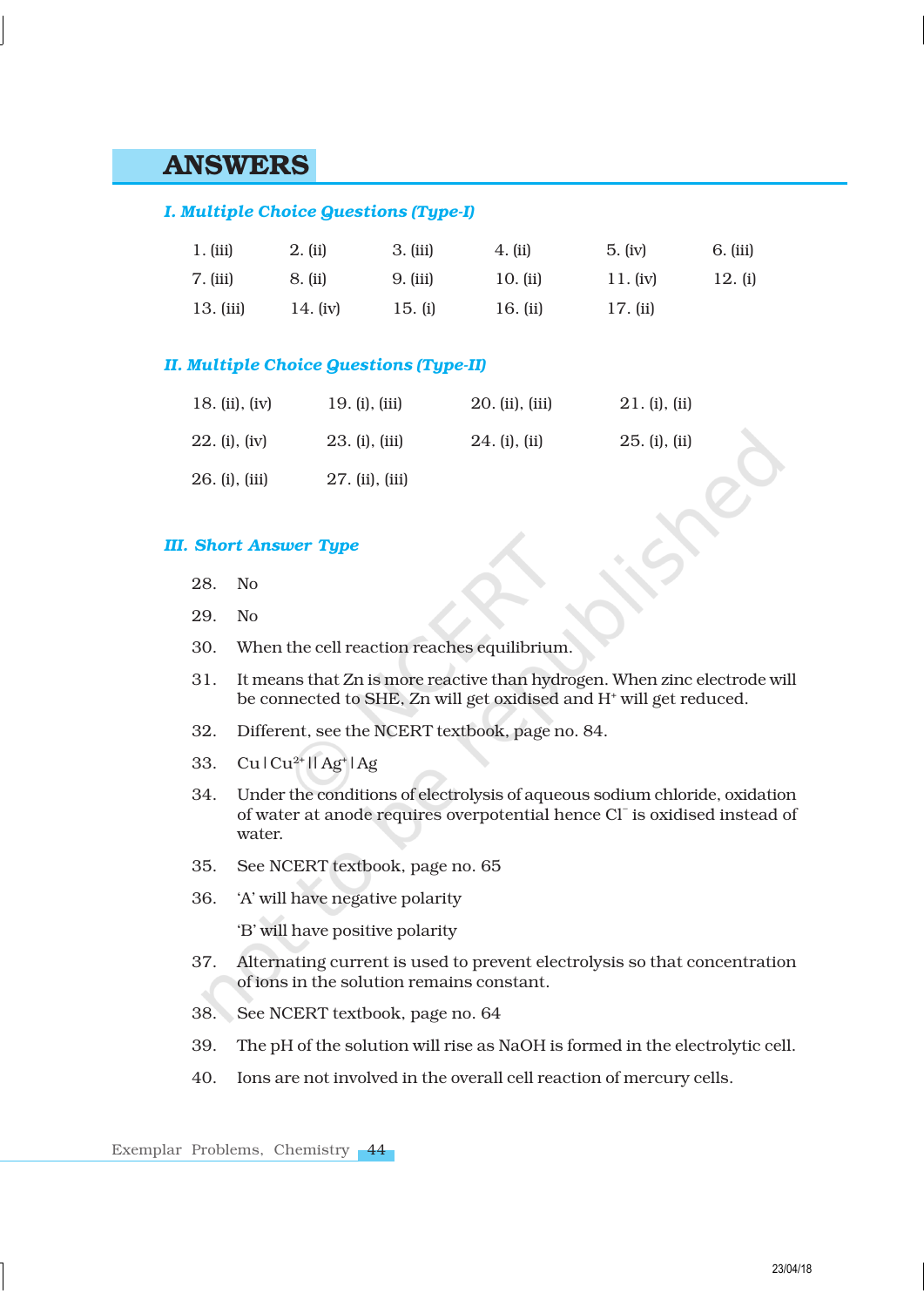- 41. Electrolyte 'B' is strong as on dilution the number of ions remains the same, only interionic attraction decreases therefore increase in  $\wedge_{\mathbf{m}}$  is small.
- $42.$  pH of the solution will not be affected as [H $^{\dagger}$ ] remains constant.

At anode :  $2H_2O \longrightarrow O_2 + 4H^+ + 4e^-$ At cathode  $4H^+ + 4e^- \longrightarrow 2H_p$ 

- 43. Conductivity decreases because number of ions per unit volume decreases.
- 44. Standard hydrogen electrode is the reference electrode whose electrode potential is taken to be zero. The electrode potential of other electrodes is measured with respect to it.
- 45. Anode:  $Cu \longrightarrow Cu^{2+} + 2e^{-}$ Cathode:  $Cl_2 + 2e^- \longrightarrow 2Cl^-$

Cu is anode as it is getting oxidised.

 $\mathrm{Cl}_2$  is cathode as it is getting reduced.

46. 
$$
Zn + Cu^{2+} \longrightarrow Zn^{2+} + Cu
$$

$$
E_{\text{cell}} = E_{\text{cell}}^{\ominus} - \frac{0.059}{2} \log \frac{[\text{Zn}^{2+}]}{[\text{Cu}^{2+}]}
$$

 $E_{\text{cell}}$  decreases when concentration of  $\text{Zn}^{2+}$  ions,  $[\text{Zn}^{2+}]$  increases.

- 47. Primary batteries contain a limited amount of reactants and are discharged when the reactants have been consumed. Secondary batteries can be recharged but take a long time to recharge. Fuel cell runs continuously as long as the reactants are supplied to it and products are removed continuously.
- 48. Pb + PbO<sub>2</sub> +  $2H_2SO_4 \longrightarrow 2PbSO_4 + 2H_2O$

Density of electrolyte decreases as water is formed and sulphuric acid is consumed as the product during discharge of the battery.

49. In the case of CH<sub>3</sub>COOH, which is a weak electrolyte, the number of ions increase on dilution due to an increase in degree of dissociation.

 $CH<sub>3</sub>COOH + H<sub>2</sub>O \rightleftharpoons CH<sub>3</sub>COO<sup>-</sup> + H<sub>3</sub>O<sup>+</sup>$ 

In the case of strong electrolyte the number of ions remains the same but the interionic attraction decreases.

### *IV. Matching Type*

| 50. (i) $\rightarrow$ (c) | $(ii) \rightarrow (d)$ | $(iii) \rightarrow (a)$ | $(iv) \rightarrow (b)$ |
|---------------------------|------------------------|-------------------------|------------------------|
| 51. $(i) \rightarrow (d)$ | $(ii) \rightarrow (a)$ | $(iii) \rightarrow (b)$ | $(iv) \rightarrow (c)$ |
| 52. (i) $\rightarrow$ (d) | $(ii) \rightarrow (c)$ | $(iii) \rightarrow (a)$ | $(iv) \rightarrow (b)$ |